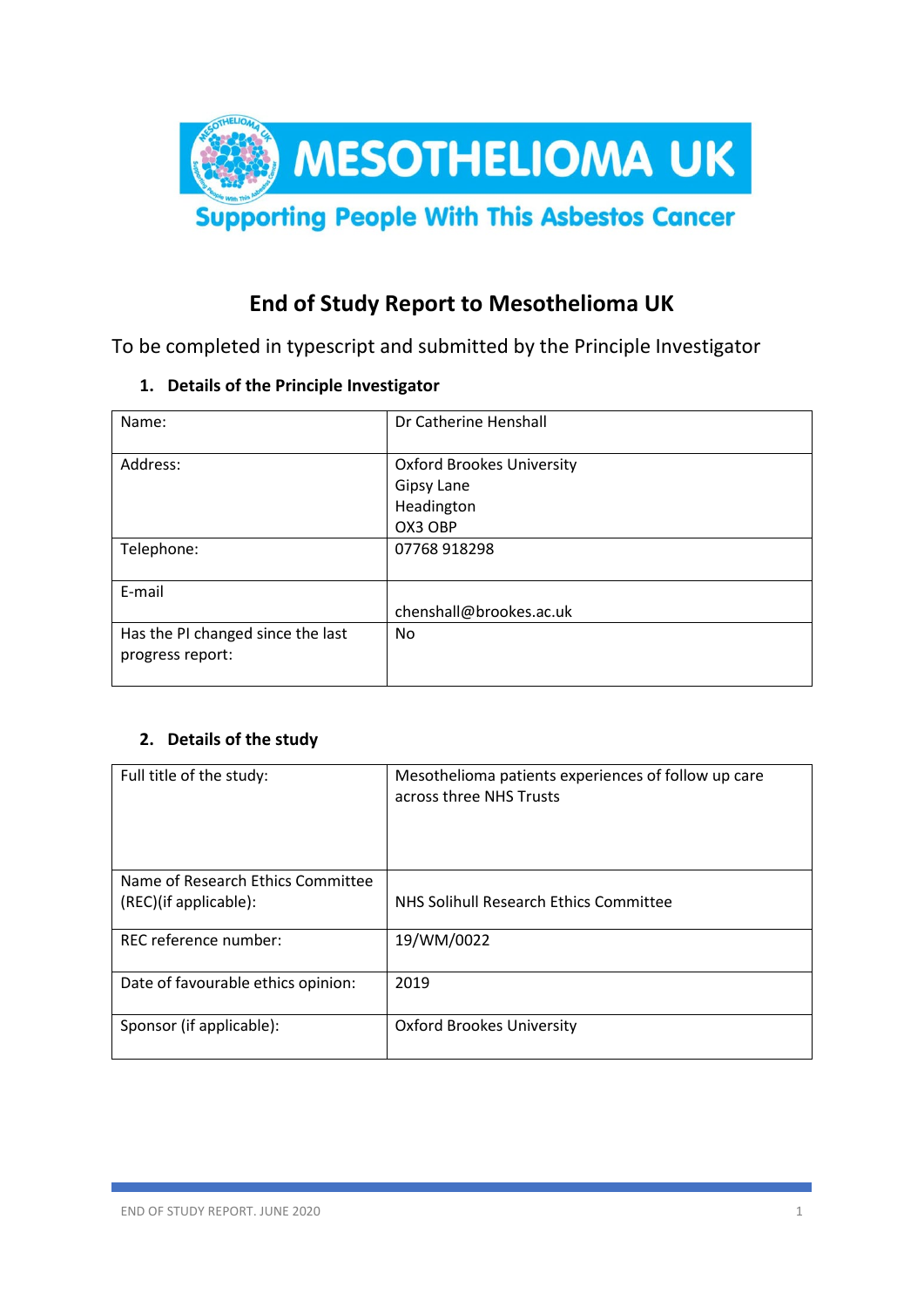# **3. End of Study and/or termination dates**

| Was the study completed or did it<br>terminate without completion? | Completed     |
|--------------------------------------------------------------------|---------------|
| Please describe.                                                   |               |
| Date the study<br>completed/terminated early:                      | February 2020 |

### **4. Study summary**

Please provide a general summary of the project in lay mans terms. Please try to limit to 1 A4 sheet. Please include detail of any deviations from the original proposal.

The number of new mesothelioma cases in the UK per annum in relatively small ( $\approx$  2700) [3], compared with lung cancer (~47,000) [4]. People from both patient groups often enter the same follow-up pathways, with an assumption their care needs are the same. However, there is increasing recognition that some of mesothelioma patients' care needs are unique to their condition [5 6]. Little published research has explored the specific needs of mesothelioma patients. A recent systematic review compared the psychological care needs of patients with mesothelioma and advanced lung cancer. It identified the need for separate assessment and care pathways to be developed to address some of the experiences that may lead to distress for mesothelioma patients [6].

This study explored mesothelioma patients' experiences of follow-up care in three NHS trusts: Oxford University Hospitals (OUH), Buckinghamshire Healthcare (BHT) and the Royal Berkshire (RBH). The study involved a documentary analysis (phase 1), interviews (phase 2) and consultation meetings (phase 3).

Phase 1: Key documents - reports, guidance, policy documents - relating to mesothelioma patients follow-up pathways at the trusts' were sourced to establish what services are in place, enable comparisons between trusts and to inform the interviews.

Phase 2: Twenty mesothelioma patients receiving follow-up care were interviewed to explore their experiences of follow-up, the type and frequency of support received from health professionals and how this aligns with their treatment pathways and symptom control. Key findings highlighted a need for patients to have access to a specialist mesothelioma team within a streamlined mesothelioma care pathway. This 'pyramid of care' consisted of a mesothelioma specialist nurse, respiratory consultant, multidisciplinary team members (including oncologists and lung cancer nurse specialists), community and palliative care teams, support services and support groups.

Phase 3: Consultation meetings with stakeholders were held to discuss the findings, make recommendations for policy and practice and to propose a preferred, patient focused, follow-up service that is evidence-based, collaborative and inclusive. The first meeting was with patients/carers, the second with Mesothelioma UK nurse specialists; the third with local commissioners and clinical leads.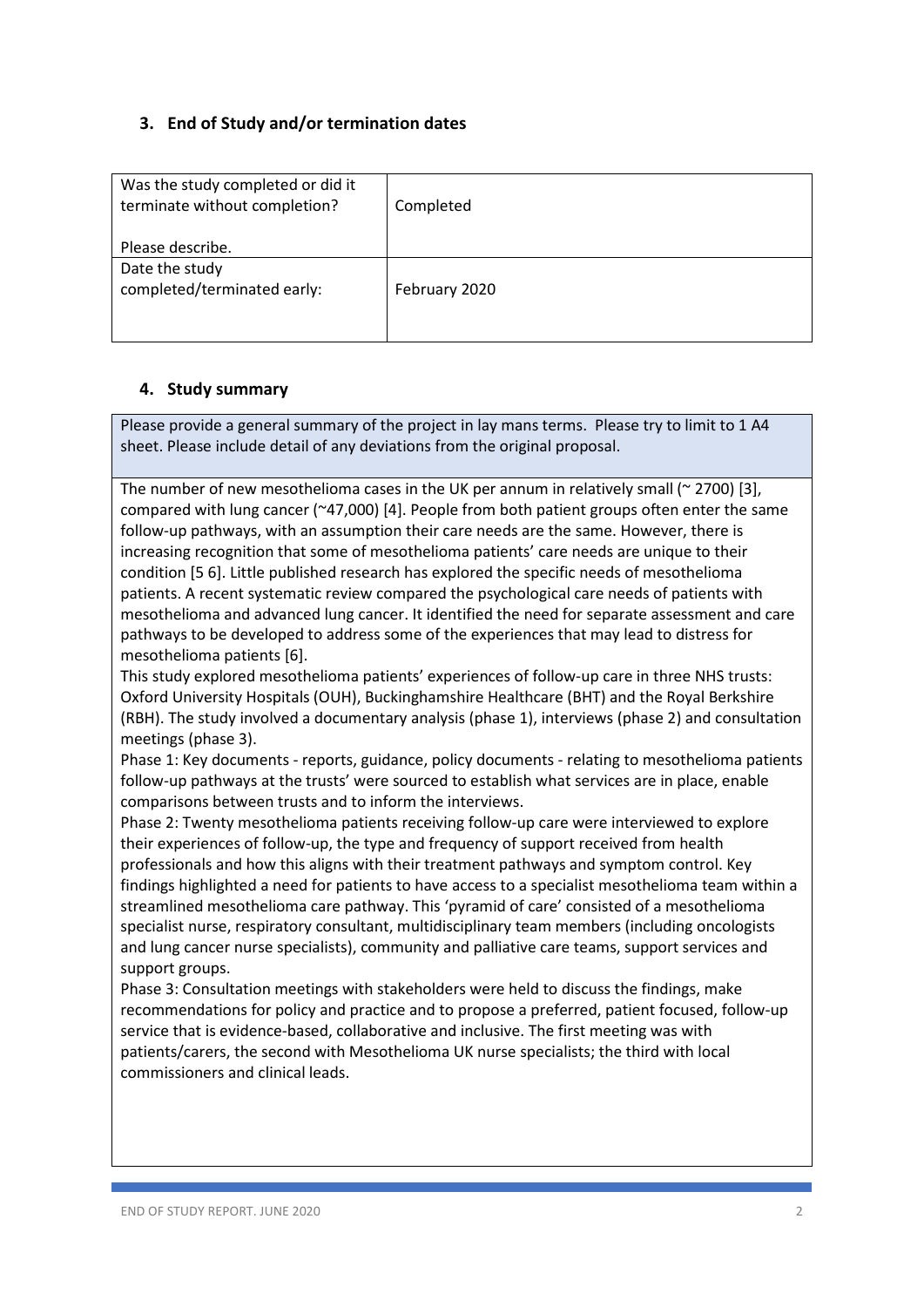## Why is this research important? What impact do you think it will have in the short and long term?

This study has demonstrated impact in the following ways:

- Findings have been/will be presented at numerous international and national conferences including Mesothelioma UK Patient and Carer Day, Blackpool 2019; NLCFN, 2019, IMIG 2020 (postponed due to Covid-19), BTOG 2020 and BPOS 2020.
- One paper detailing the study process and findings is currently under review with BMJ Open. A second paper detailing the development of the recommendations arising from the study is in preparation for submission to Qualitative Health Research journal.
- In collaboration with Meso UK we have developed a set of recommendations to help ensure mesothelioma patients are provided with high quality care pathways following their diagnosis and to sign post towards optimal care pathways.
- An infographic has been designed for use of postcards/posters/online to disseminate these recommendations at a national level (Meso UK and Oxford Brookes badged).

The above has helped create impact by influencing policy and practice and raising the profile of mesothelioma patient care pathways, highlighting best practice standards required for high quality patient care.

How has this research grant helped you?

The grant has enabled me to establish mesothelioma research networks with fellow researchers and clinicians interested in this area of practice. It has also paved the way for a follow-on study (currently in progress) which explore clinical decision making in mesothelioma (currently paused due to Covid-19).

# **5. Budget**

| Have there been any major<br>deviations from the budget<br>proposed at the start of the project?                        | No.<br>Funds are still left at present which it has been agreed will<br>be used to pay for Open Access costs for the publications<br>arising from this study, as well as future international<br>conferences (Covid-19 permitting). |
|-------------------------------------------------------------------------------------------------------------------------|-------------------------------------------------------------------------------------------------------------------------------------------------------------------------------------------------------------------------------------|
| If the budget is delivered directly<br>from Mesothelioma UK, please<br>provide a spending report with this<br>document. | To follow. I have requested this from out finance team.                                                                                                                                                                             |

### **6. Other issues**

| Are there any other issues that you<br>wish to report to the Committee,<br>about this study: | No |
|----------------------------------------------------------------------------------------------|----|
| If Yes, please provide a response.                                                           |    |
|                                                                                              |    |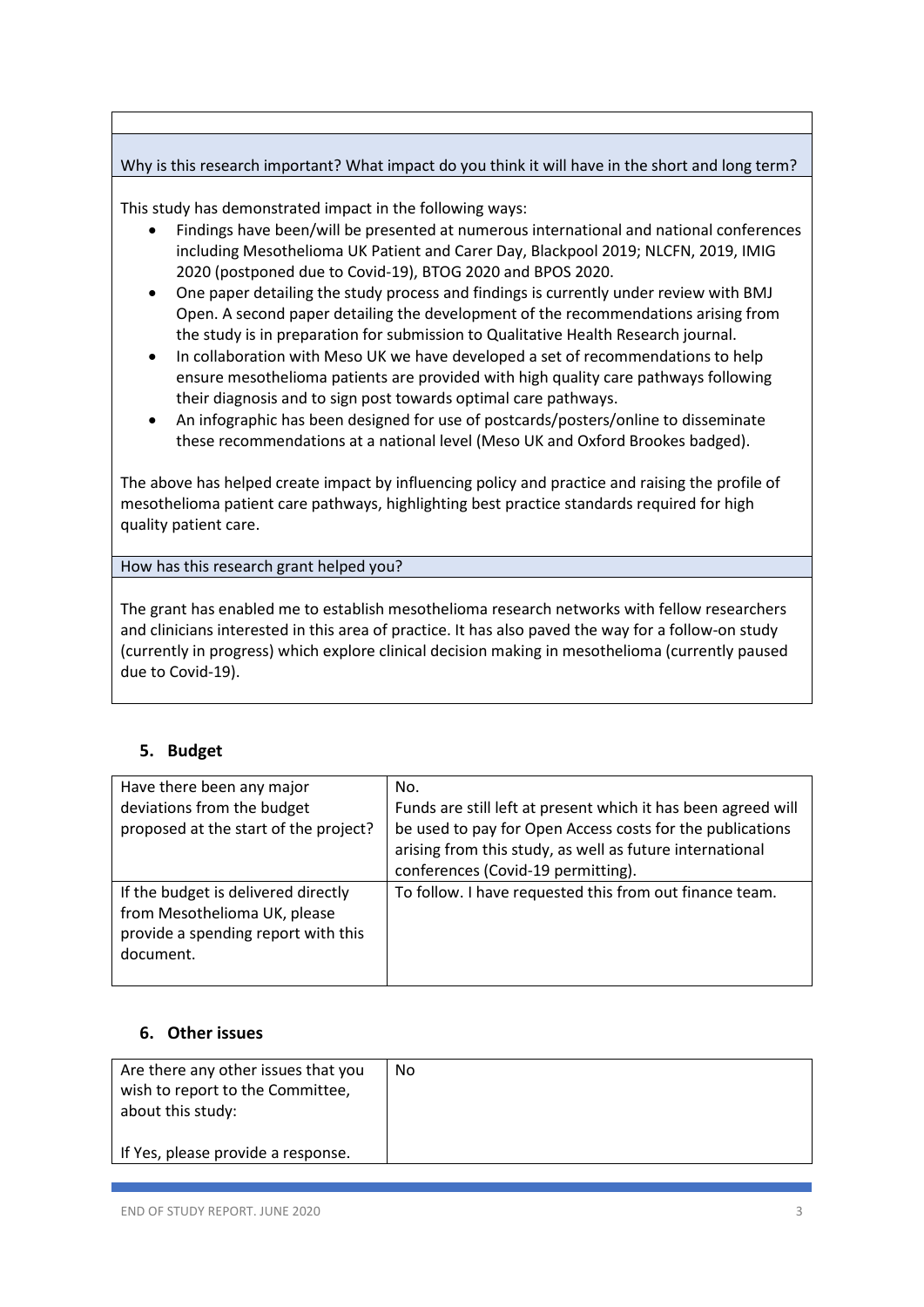| Have you disseminated any results  | Yes.                                                                                                                                                                                               |
|------------------------------------|----------------------------------------------------------------------------------------------------------------------------------------------------------------------------------------------------|
| from this study to date:           |                                                                                                                                                                                                    |
| If Yes, please provide details and | Please see section above for details of publications<br>(submitted to BMJ Open and Qualitative Health Research)                                                                                    |
| references.                        | arising from this study.                                                                                                                                                                           |
| (publications, conference papers,  |                                                                                                                                                                                                    |
| newsletters etc)                   | Conference details as follows:                                                                                                                                                                     |
|                                    | 'Mesothelioma patients' experiences of follow-up care<br>across three NHS trusts'; International Mesothelioma<br>Interest Group, Brisbane, Australia, March 2020<br>(postponed due to Covid-19).   |
|                                    | 'Mesothelioma patients' experiences of follow-up care<br>across three NHS trusts'; British Thoracic Oncology Group,<br>Dublin, Jan 2020.                                                           |
|                                    | Mesothelioma patient pathways: changing policy and<br>practice; BPOS, Edinburgh, Feb 2020.                                                                                                         |
|                                    | 'Mesothelioma patients' experiences of follow-up care<br>across three NHS trusts'; National Lung Cancer Forum for<br>Nurses, London, Nov 2019                                                      |
|                                    | 'What is the best practice for patient follow up care?';<br>Mesothelioma UK Patient and Carer conference,<br>Blackpool, Oct 2019                                                                   |
|                                    | In addition, the work has been disseminated in:                                                                                                                                                    |
|                                    | Darlison, L, Gardiner, C, Henshall, C, Tod, A (2020) Making<br>Mesothelioma Patient Research Happen: The UK<br>Experience. IASLC Lung Cancer News. Available at<br>www.lungcancernews.org/June2020 |
|                                    | Study updates have also been disseminated in previous<br>Meso UK update newsletters, through communications<br>with Sandstar.                                                                      |

# **7. Declaration**

| Signature of Principal Investigator: | Chewhall                  |
|--------------------------------------|---------------------------|
| <b>Print Name:</b>                   | <b>Catherine Henshall</b> |